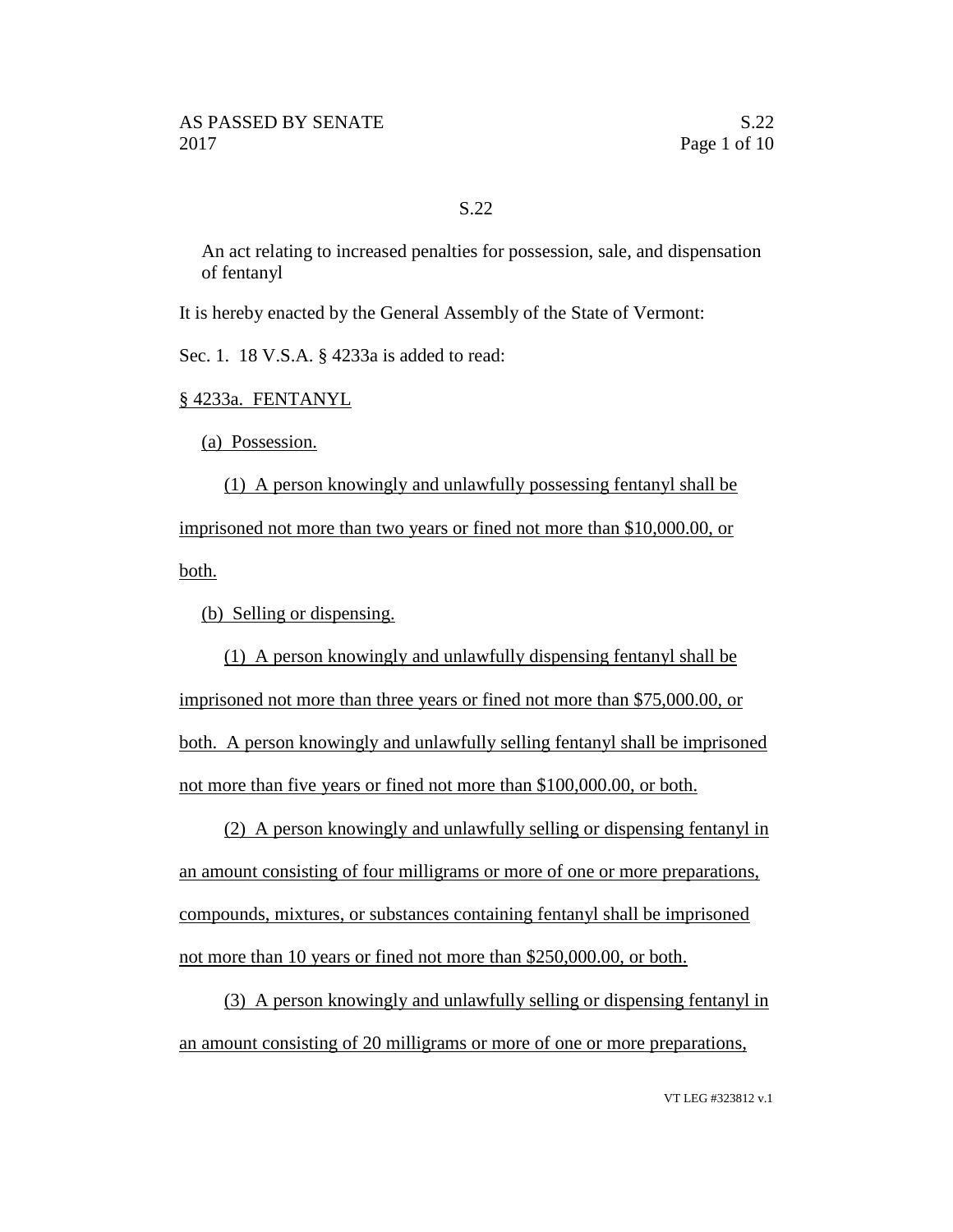compounds, mixtures, or substances containing fentanyl shall be imprisoned not more than 20 years or fined not more than \$1,000,000.00, or both.

(4) In lieu of a charge under this subsection, but in addition to any other penalties provided by law, a person knowingly and unlawfully selling or dispensing any regulated drug containing a detectable amount of fentanyl shall be imprisoned not more than five years or fined not more than \$250,000.00, or both.

(c) Trafficking. A person knowingly and unlawfully possessing fentanyl in an amount consisting of 70 milligrams or more of one or more preparations, compounds, mixtures, or substances containing fentanyl with the intent to sell or dispense the fentanyl shall be imprisoned not more than 30 years or fined not more than \$1,000,000.00, or both. There shall be a permissive inference that a person who possesses fentanyl in an amount of 70 milligrams or more of one or more preparations, compounds, mixtures, or substances containing fentanyl intends to sell or dispense the fentanyl. The amount of possessed fentanyl under this subsection to sustain a charge of conspiracy under 13 V.S.A. § 1404 shall be not less than 70 milligrams in the aggregate.

(d) Transportation into the State. In addition to any other penalties provided by law, a person knowingly and unlawfully transporting more than 20 milligrams of fentanyl into Vermont with the intent to sell or dispense the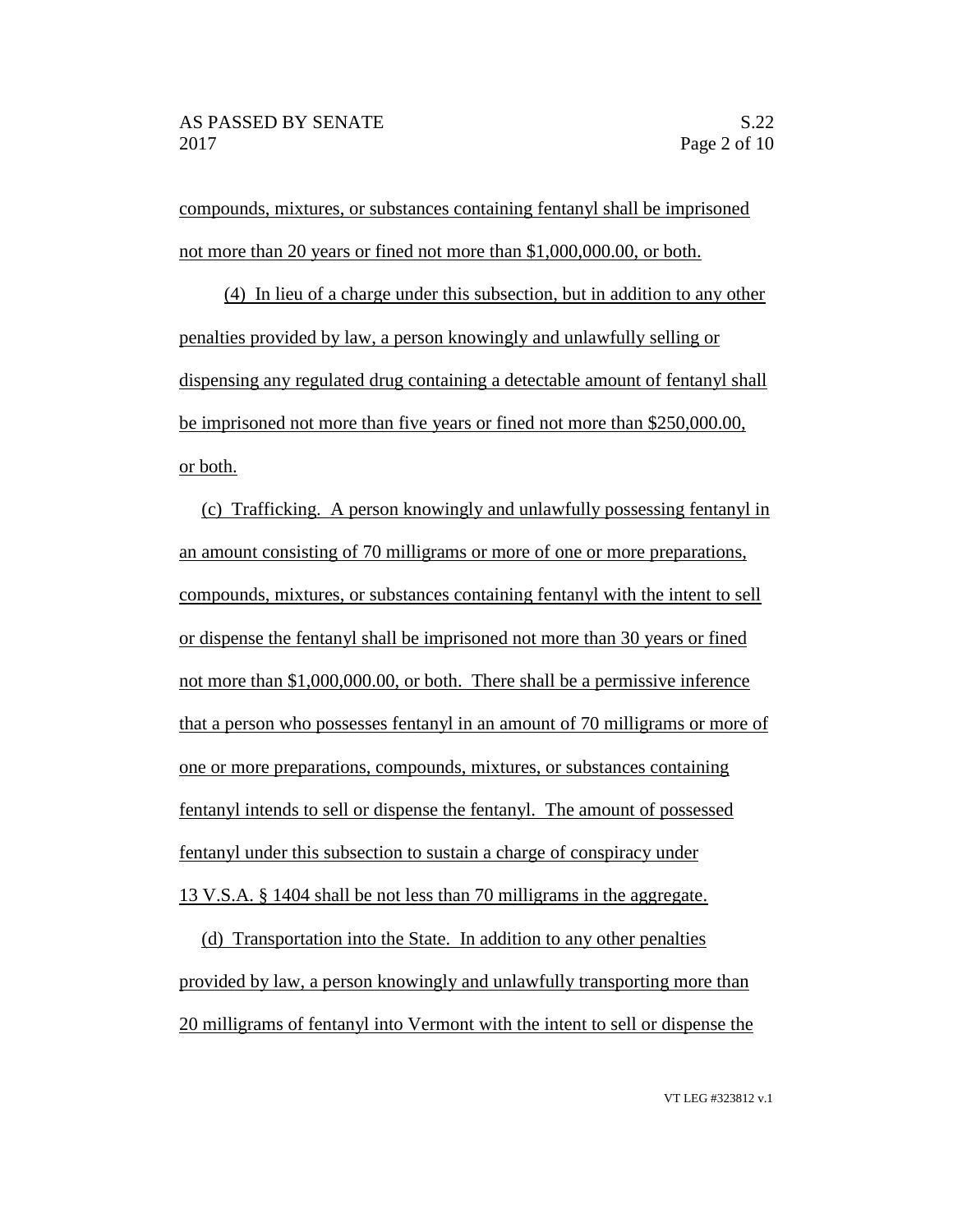fentanyl shall be imprisoned not more than 10 years or fined not more than \$100,000.00, or both.

Sec. 2. 18 V.S.A. § 4234 is amended to read:

## § 4234. DEPRESSANT, STIMULANT, AND NARCOTIC DRUGS

(a) Possession.

(1) A person knowingly and unlawfully possessing a depressant, stimulant, or narcotic drug, other than fentanyl, heroin, or cocaine, shall be imprisoned not more than one year or fined not more than \$2,000.00, or both.

(2) A person knowingly and unlawfully possessing a depressant,

stimulant, or narcotic drug, other than fentanyl, heroin, or cocaine, consisting of 100 times a benchmark unlawful dosage or its equivalent as determined by the board of health Board of Health by rule shall be imprisoned not more than five years or fined not more than \$25,000.00, or both.

(3) A person knowingly and unlawfully possessing a depressant, stimulant, or narcotic drug, other than fentanyl, heroin, or cocaine, consisting of 1,000 times a benchmark unlawful dosage or its equivalent as determined by the board of health Board of Health by rule shall be imprisoned not more than 10 years or fined not more than \$100,000.00, or both.

VT LEG #323812 v.1 (4) A person knowingly and unlawfully possessing a depressant, stimulant, or narcotic drug, other than fentanyl, heroin, or cocaine, consisting of 10,000 times a benchmark unlawful dosage or its equivalent as determined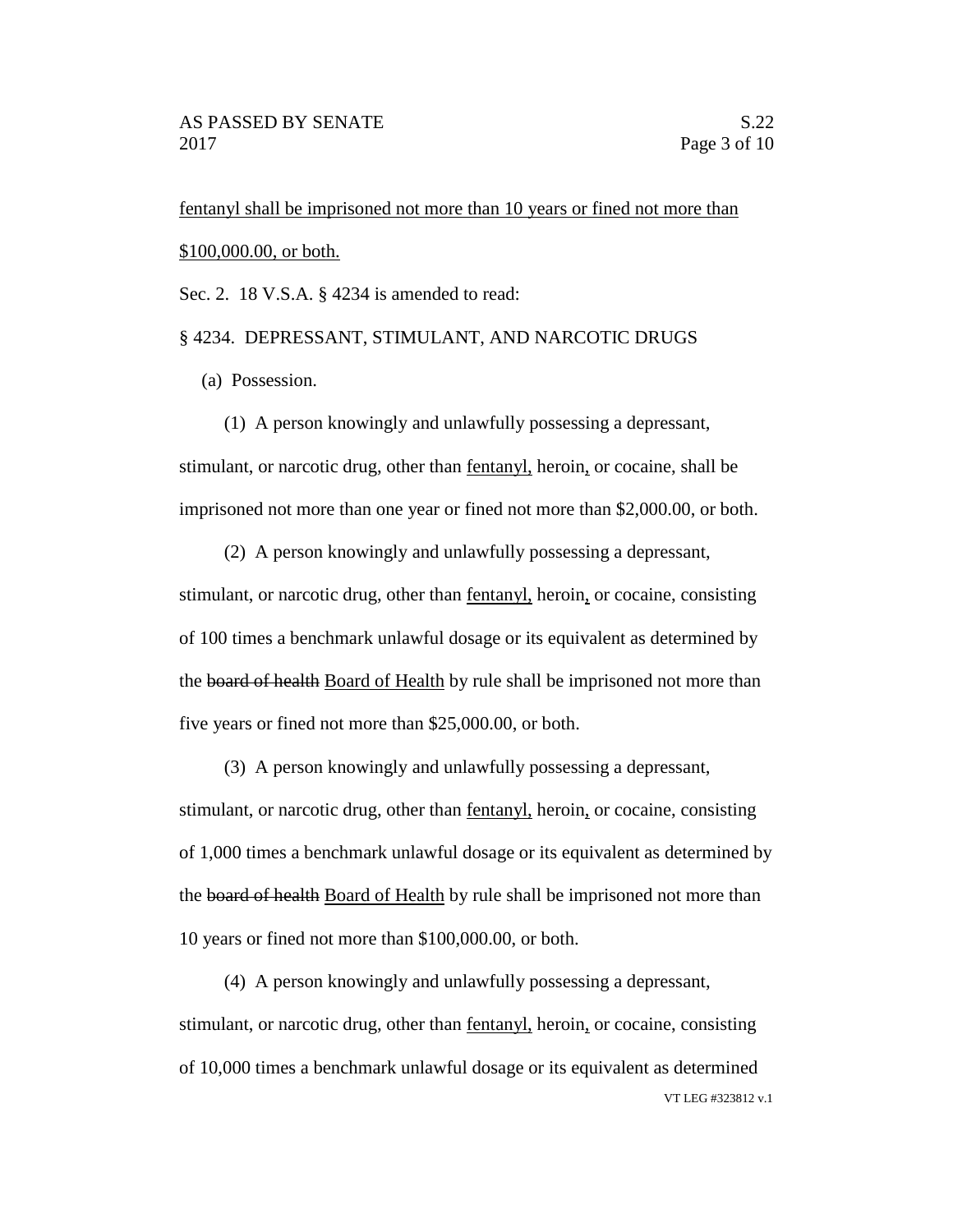by the board of health Board of Health by rule shall be imprisoned not more than 20 years or fined not more than \$500,000.00, or both.

(b) Selling or dispensing.

(1) A person knowingly and unlawfully dispensing a depressant,

stimulant, or narcotic drug, other than fentanyl, heroin, or cocaine, shall be imprisoned not more than three years or fined not more than \$75,000.00, or both. A person knowingly and unlawfully selling a depressant, stimulant, or narcotic drug, other than fentanyl, cocaine, or heroin, shall be imprisoned not more than five years or fined not more than \$25,000.00, or both.

(2) A person knowingly and unlawfully selling or dispensing a depressant, stimulant, or narcotic drug, other than fentanyl, heroin, or cocaine, consisting of 100 times a benchmark unlawful dosage or its equivalent as determined by the board of health Board of Health by rule shall be imprisoned not more than 10 years or fined not more than \$100,000.00, or both.

(3) A person knowingly and unlawfully selling or dispensing a depressant, stimulant, or narcotic drug, other than fentanyl, heroin, or cocaine, consisting of 1,000 times a benchmark unlawful dosage or its equivalent as determined by the board of health Board of Health by rule shall be imprisoned not more than 20 years or fined not more than \$500,000.00, or both.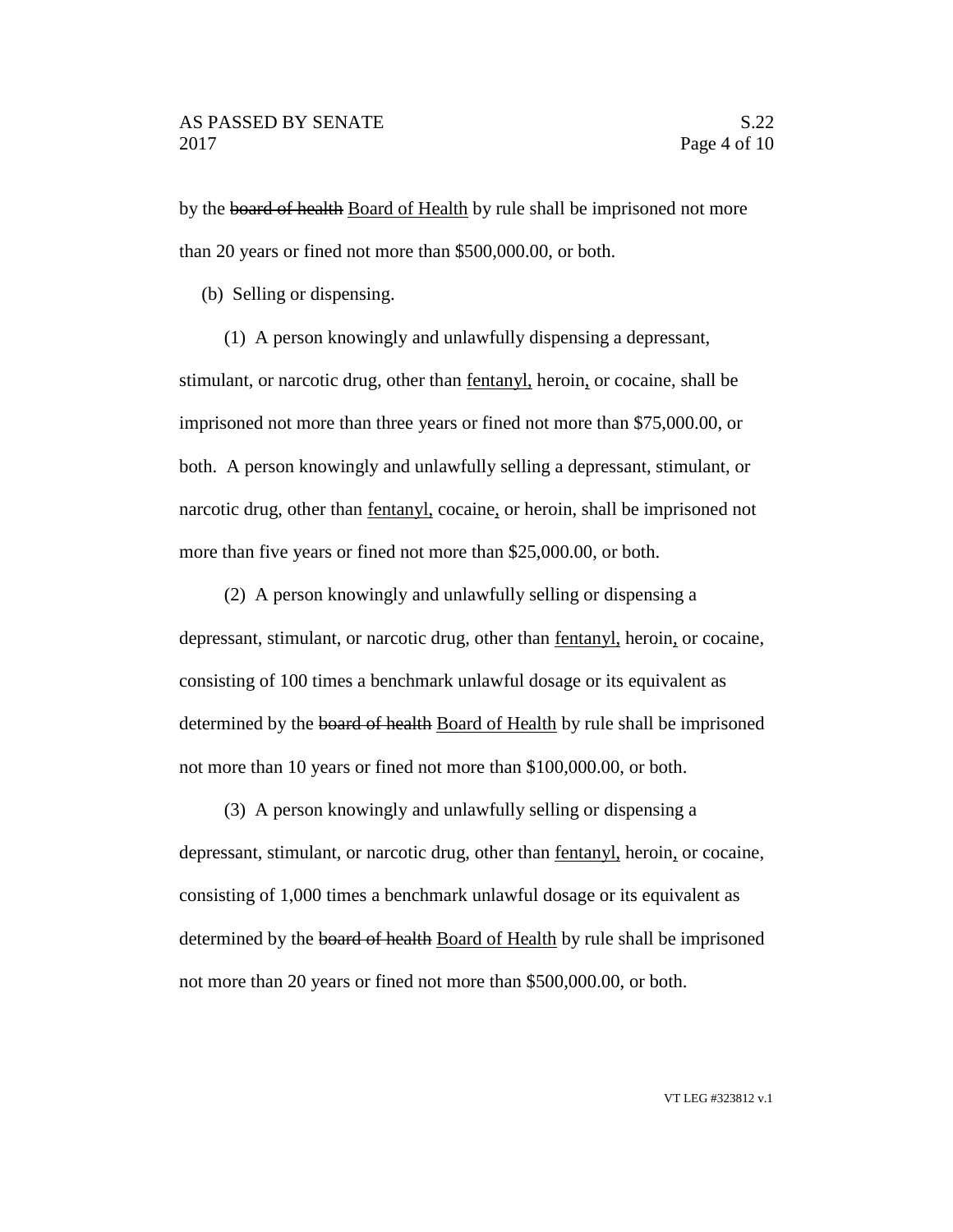Sec. 3. 13 V.S.A. § 1404 is amended to read:

#### § 1404. CONSPIRACY

(a) A person is guilty of conspiracy if, with the purpose that an offense listed in subsection (c) of this section be committed, that person agrees with one or more persons to commit or cause the commission of that offense, and at least two of the co-conspirators are persons who are neither law enforcement officials acting in official capacity nor persons acting in cooperation with a law enforcement official.

(b) No person shall be convicted of conspiracy unless a substantial overt act in furtherance of the conspiracy is alleged and proved to have been done by the defendant or by a co-conspirator, other than a law enforcement official acting in an official capacity or a person acting in cooperation with a law enforcement official, and subsequent to the defendant's entrance into the conspiracy. Speech alone may not constitute an overt act.

(c) This section applies only to a conspiracy to commit or cause the commission of one or more of the following offenses:

(1) murder in the first or second degree;

(2) arson under sections 501-504 and 506 of this title;

(3) sexual exploitation of children under sections 2822, 2823, and 2824 of this title;

VT LEG #323812 v.1 (4) receiving stolen property under sections 2561-2564 of this title; or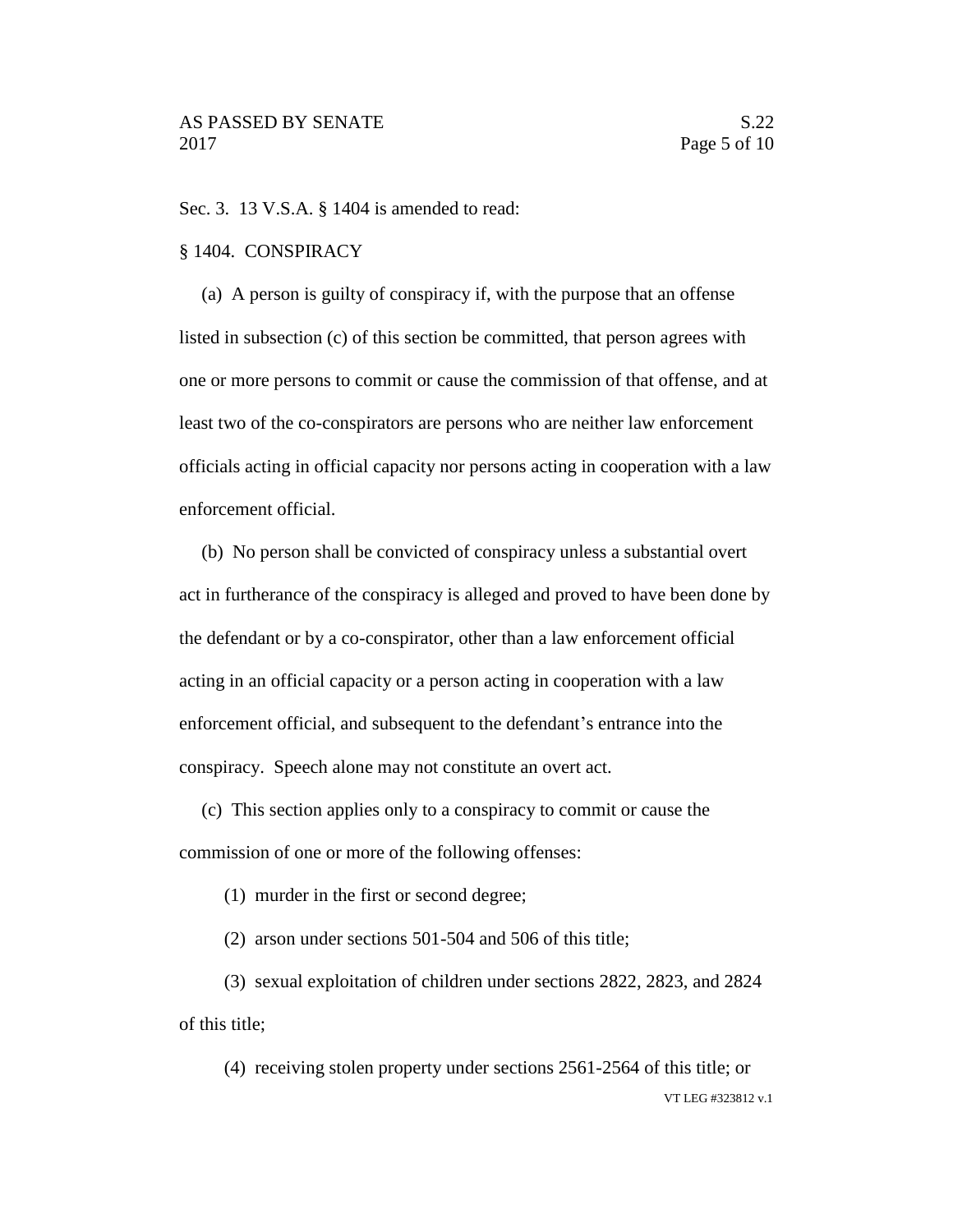(5) an offense involving the sale, delivery, manufacture, or cultivation of a regulated drug or an offense under:

(A) 18 V.S.A. § 4230(c), relating to trafficking in marijuana;

(B) 18 V.S.A. § 4231(c), relating to trafficking in cocaine;

(C) 18 V.S.A. § 4233(c), relating to trafficking in heroin;

(D) 18 V.S.A. § 4234(b)(3), relating to unlawful selling or dispensing

of a depressant, stimulant, or narcotic drug, other than heroin or cocaine; or

(E) 18 V.S.A. § 4234a(c), relating to trafficking in

methamphetamine; or

(F) 18 V.S.A. § 4233a(c), relating to trafficking in fentanyl.

Sec. 4. 18 V.S.A. § 4234b is amended to read:

### § 4234b. EPHEDRINE AND PSEUDOEPHEDRINE

\* \* \*

(c) Electronic registry system.

(1)(A) Retail establishments shall use an electronic registry system to

record the sale of products made pursuant to subsection (b) of this section. The

electronic registry system shall have the capacity to block a sale of

nonprescription drug products containing ephedrine base, pseudoephedrine

base, or phenylpropanolamine base that would result in a purchaser exceeding

the lawful daily or monthly amount. The system shall contain an override

function that may be used by an agent of a retail establishment who is

VT LEG #323812 v.1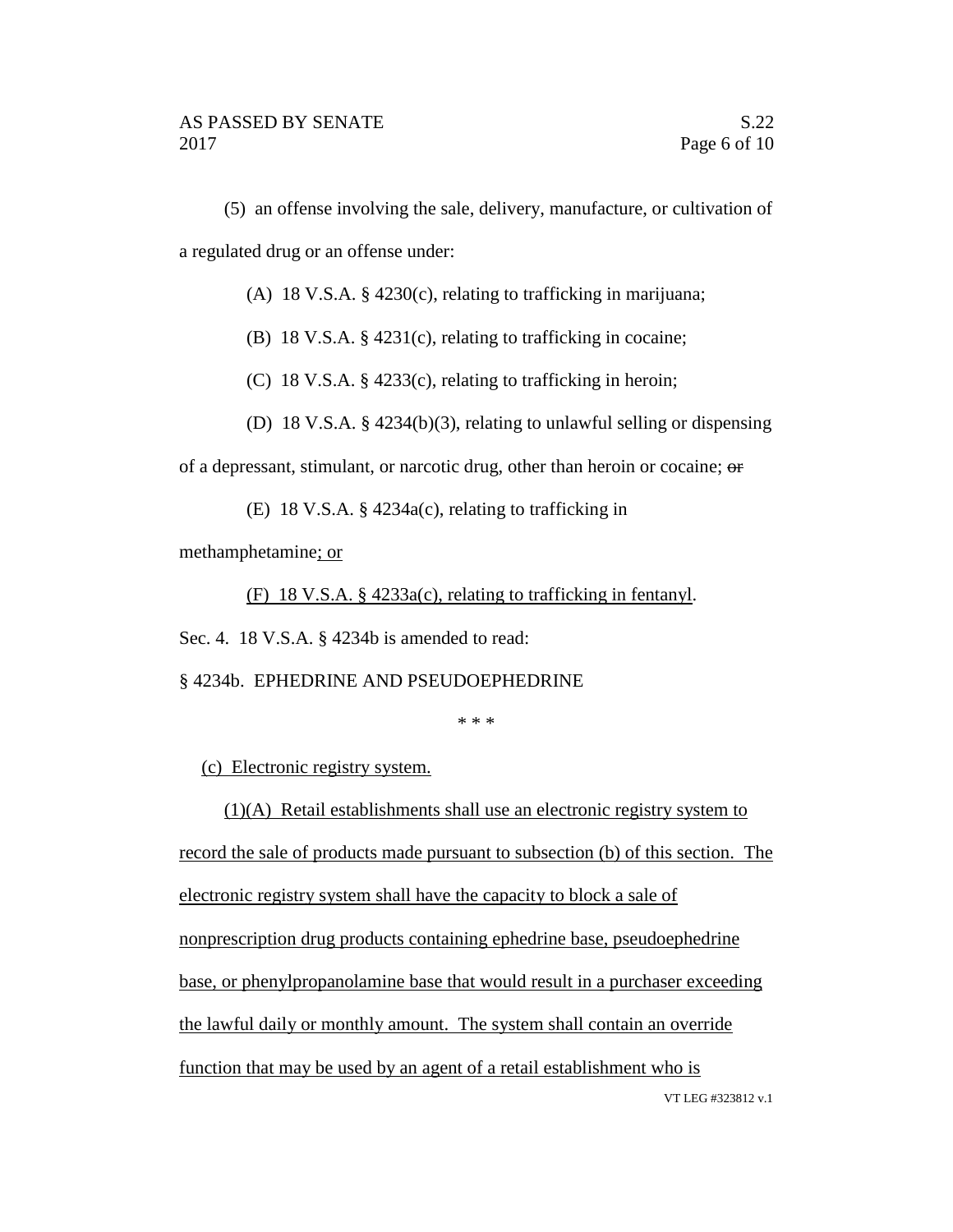dispensing the drug product and who has a reasonable fear of imminent bodily harm to his or her person or to another person if the transaction is not completed. The system shall create a record of each use of the override mechanism.

(B) The electronic registry system shall be available free of charge to the State of Vermont, retail establishments, and local law enforcement agencies.

(C) The electronic registry system shall operate in real time to enable communication among in-state users and users of similar systems in neighboring states.

(D) The State shall use the National Precursor Log Exchange (NPLEx) online portal or its equivalent to host Vermont's electronic registry system.

(2)(A) Prior to completing a sale under subsection (b) of this section, a retail establishment shall require the person purchasing the drug product to present a current, valid government-issued identification document. The retail establishment shall record in the electronic registry system:

(i) the name and address of the purchaser;

(ii) the name of the drug product and quantity of ephedrine, pseudoephedrine, and phenylpropanolamine base sold in grams;

(iii) the date and time of purchase;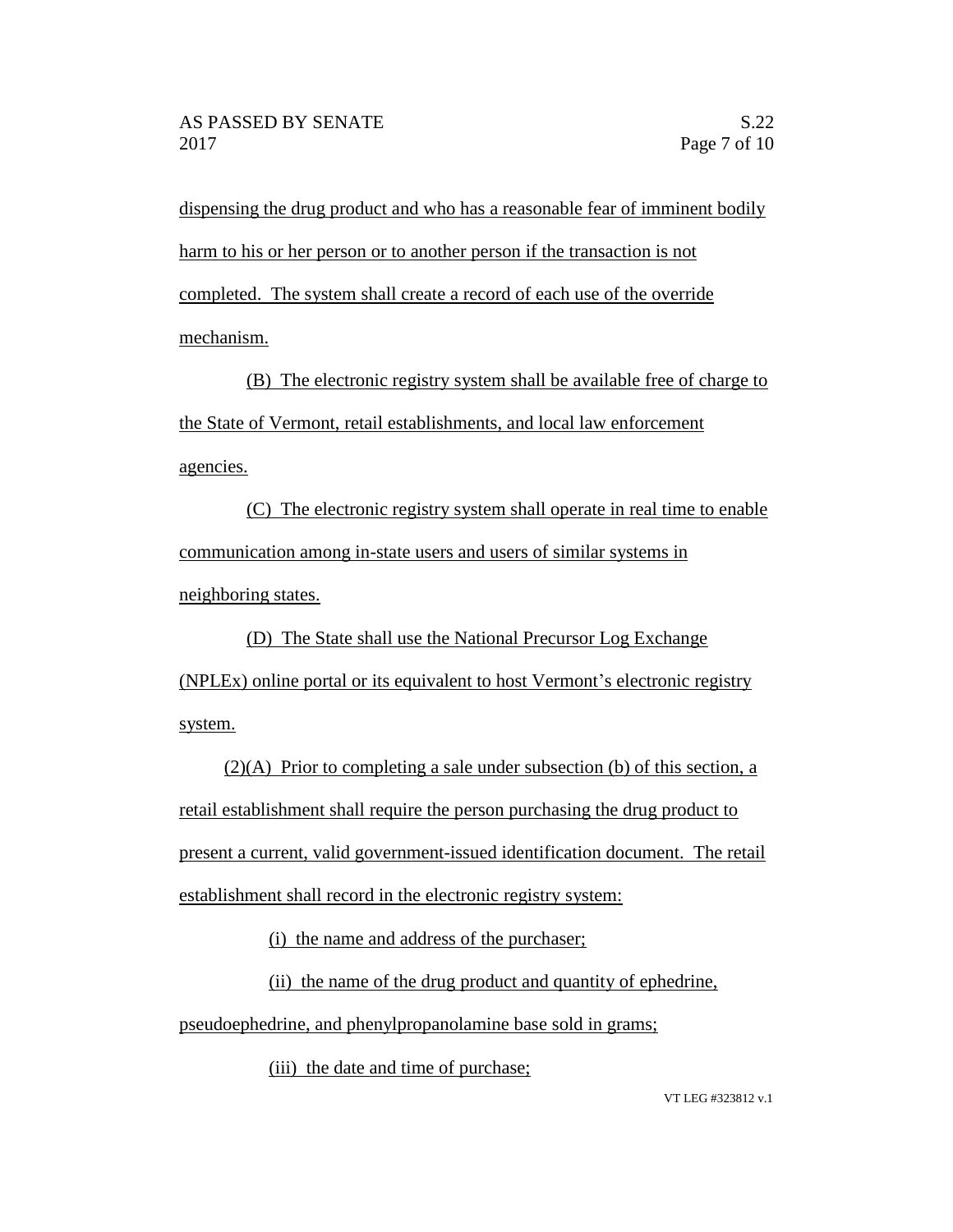(iv) the form of identification presented, the issuing government entity, and the corresponding identification number; and

(v) the name of the person selling or furnishing the drug product.

(B)(i) If the retail establishment experiences an electronic or mechanical failure of the electronic registry system and is unable to comply with the electronic recording requirement, the retail establishment shall maintain a written log or an alternative electronic record-keeping mechanism until the retail establishment is able to comply fully with this subsection (c).

(ii) If the region of the State where the retail establishment is located does not have broadband Internet access, the retail establishment shall maintain a written log or an alternative electronic record-keeping mechanism until broadband Internet access becomes accessible in that region. At that time, the retail establishment shall come into compliance with this subsection (c).

(C) A retail establishment shall maintain all records of drug product purchases made pursuant to this subsection (c) for a minimum of two years.

(3) A retail establishment shall display a sign at the register provided by NPLEx or its equivalent to notify purchasers of drug products containing ephedrine, pseudoephedrine, or phenylpropanolamine base that:

(A) the purchase of the drug product or products shall result in the purchaser's identity being listed on a national database; and

VT LEG #323812 v.1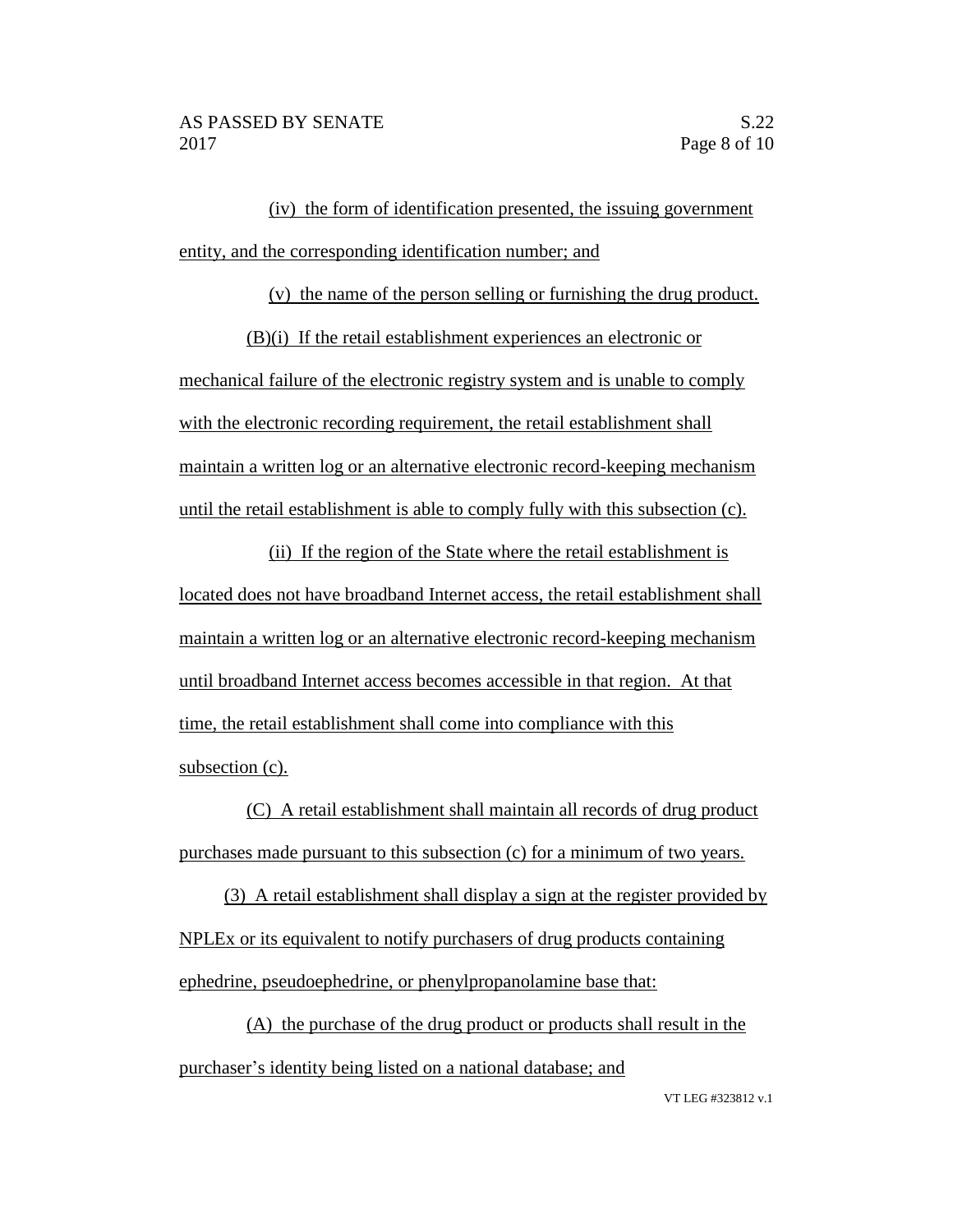(B) the purchaser has the right to request the transaction number for any purchase that was denied pursuant to this subsection (c).

(4) Except as provided in subdivision (5) of this subsection (c), a person or retail establishment that violates this subsection shall:

(A) for a first violation be assessed a civil penalty of not more than \$100.00; and

(B) for a second or subsequent violation be assessed a civil penalty of not more than \$500.00.

(d) This section shall not apply to a manufacturer which that has obtained an exemption from the Attorney General of the United States under Section 711(d) of the federal Combat Methamphetamine Epidemic Act of 2005.

(e) As used in this section:

(1) "Distributor" means a person, other than a manufacturer or wholesaler, who sells, delivers, transfers, or in any manner furnishes a drug product to any person who is not the ultimate user or consumer of the product.

(2) "Knowingly" means having actual knowledge of the relevant facts.

(3) "Manufacturer" means a person who produces, compounds,

packages, or in any manner initially prepares a drug product for sale or use.

(4) "Wholesaler" means a person, other than a manufacturer, who sells, transfers, or in any manner furnishes a drug product to any other person for the purpose of being resold.